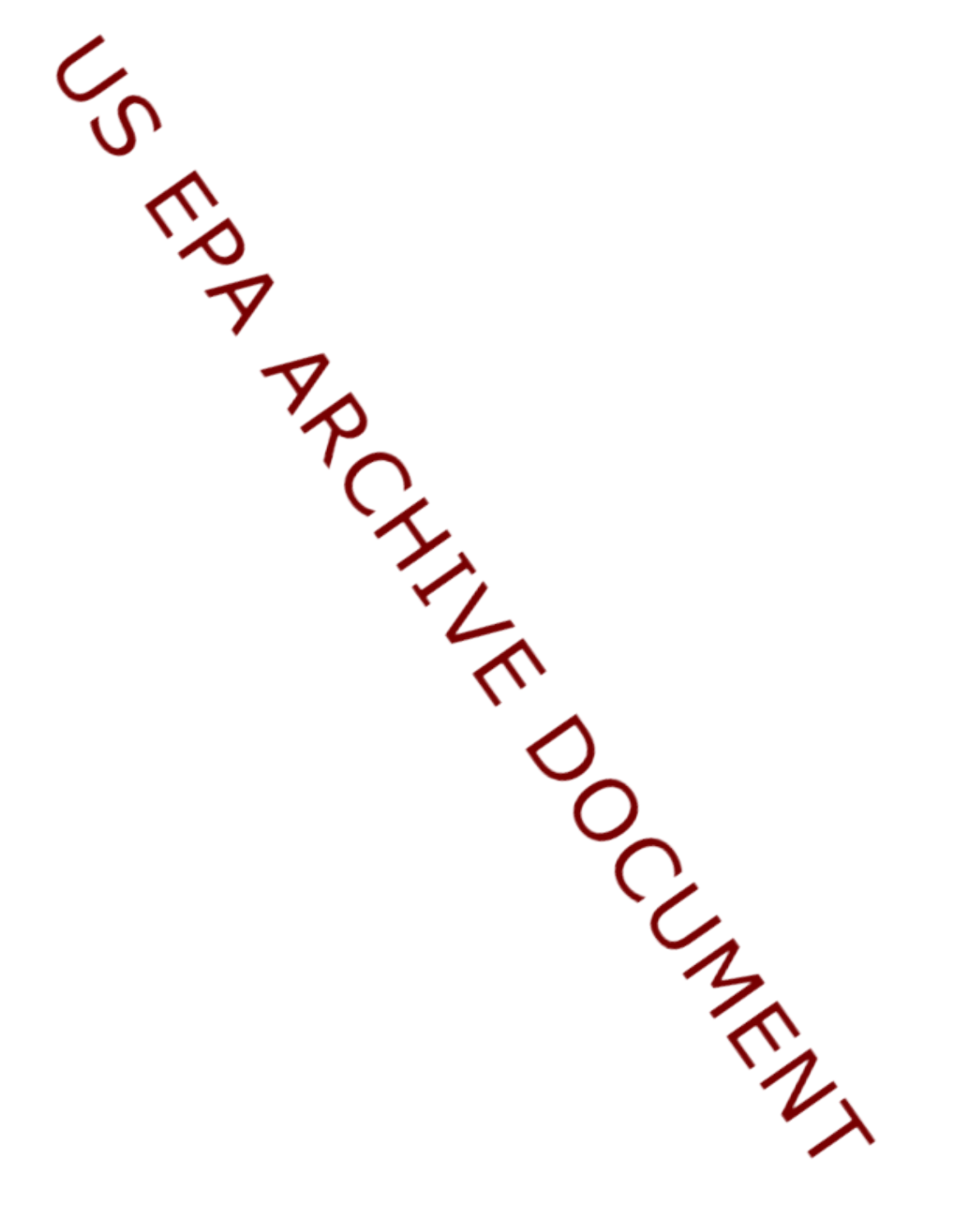#### April 6, 2004

# **To:** RCRA Division Directors (Regions I-X) Superfund Division Directors (Regions I-X) OSWER Office Director **From:** Robert Springer, Director /s/ Office of Solid Waste

**Subject:** Recommended Interim Practices for Disposal of Potentially Contaminated Chronic Wasting Disease Carcasses and Wastes

We recognize that several States and Regions have had to deal with the disposal of potentially contaminated chronic wasting disease (CWD) carcasses and wastes and that there are several options available for the disposal of these materials, one being disposal in a municipal solid waste landfill. The purpose of this memorandum is to provide States and municipal solid waste landfill facility managers with interim practices for consideration when a determination is made that the wastes are to be disposed of in a municipal solid waste landfill. As a prudent measure, we believe it is appropriate and reasonable for EPA to encourage that the land disposal of this material take place in a manner that minimizes any possibility of releases. I am providing these interim practices now recognizing that many of you must deal with these issues today. However, we will continue to work with you and the States to refine and revise these interim practices.

Several states (CO, KS, MT, MN, NE, NM, OK, SD, UT, WI, WY) and EPA Regions (5, 6, 7, 8) have dealt with the disposal of elk and deer contaminated with CWD. Some States have used hightemperature incineration or alkaline hydrolysis tissue digestion to dispose of contaminated carcasses and other contaminated wastes as these methods are thought to destroy prions, the disease-causing agent. Other States with large numbers of carcasses and heads that need to be handled and a lack of available disposal options (such as alkaline digestion and high-temperature incineration) have used municipal solid waste landfills to dispose of potentially contaminated CWD waste derived from deer or elk herds in areas where CWD is known to occur. Since CWD is transmitted horizontally among deer and elk, it is thought that containing the infectious agent in municipal solid waste landfills would help reduce the spread of the disease. While disposal of potentially contaminated carcasses in municipal solid waste landfills may not be our preferred option, we recognize that exigencies of a particular situation may show this to be the most reasonable option. However, we believe it is prudent to manage the material in a manner that minimizes the potential for releases to the environment. Therefore, the Office of Solid Waste, with input from EPA's Regional Offices, Office of Research and Development and ten States, has developed the attached interim practices that a State or landfill facility manager may consider when disposing of these contaminated wastes in municipal solid waste landfills.

These interim practices capture issues such as: segregation of carcasses, management of leachate,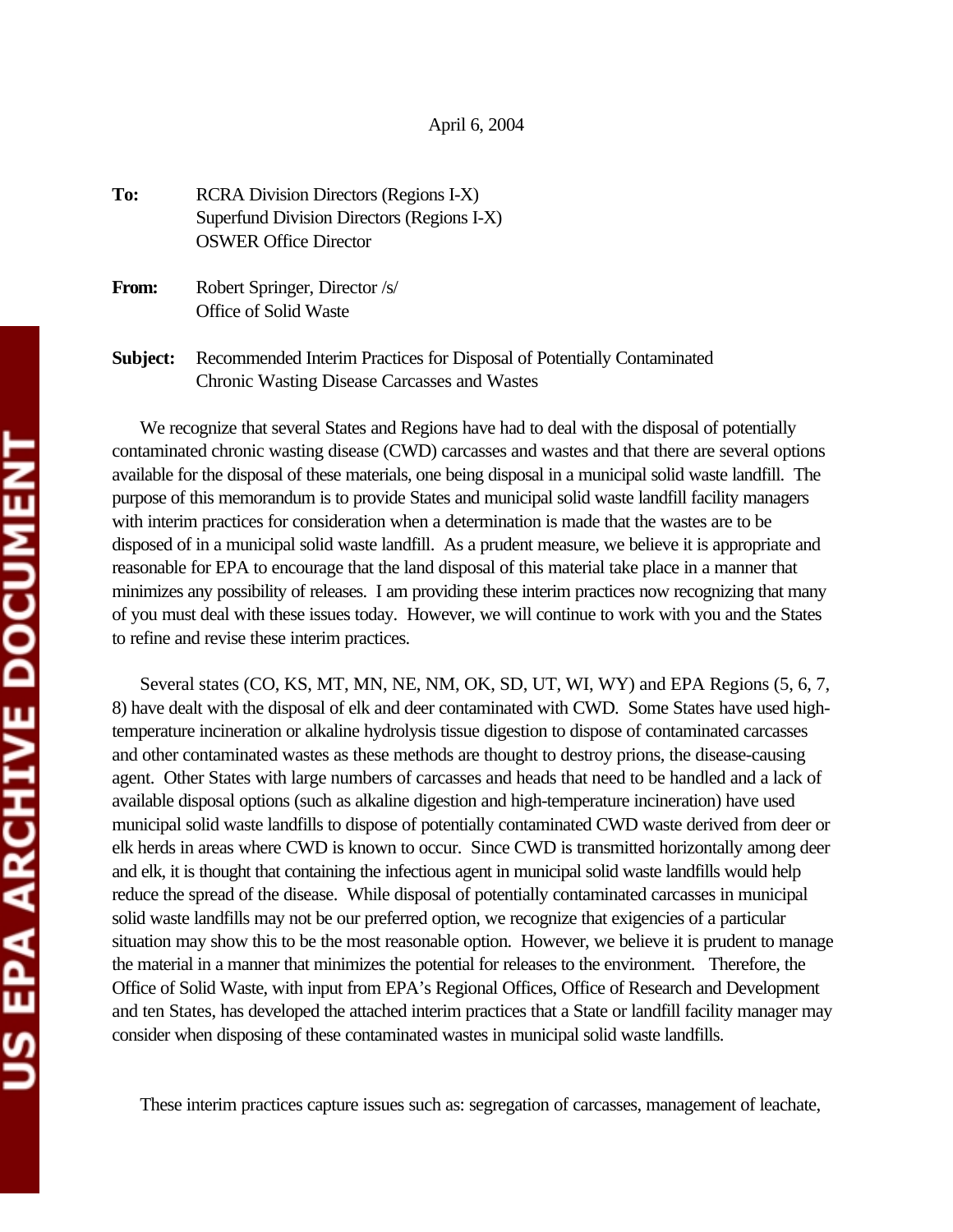daily cover considerations, and compliance with Part 258. Note that these interim practices do not apply to waste materials that do not contain CWD. The interim practices provide recommendations and do not impose any legally binding requirements nor do they change or substitute for any State, federal, or local statutory or regulatory provision.

Should you have any questions on these interim practices, please contact Thea McManus, Acting Director of the Municipal and Industrial Solid Waste Division at (703) 308-8738, or have your staff contact Paul Cassidy at (703) 308-7281 or Dave Bartenfelder at (703) 308-8629. Thank you for your assistance in promoting the prudent management of these materials.

#### Attachment

cc: Robbie Roberts

Tom Dunne Matt Straus Judy Nelson Elaine Brenner (OW) Tom Kennedy (ASTSWMO) Bethany Grohs (ERT)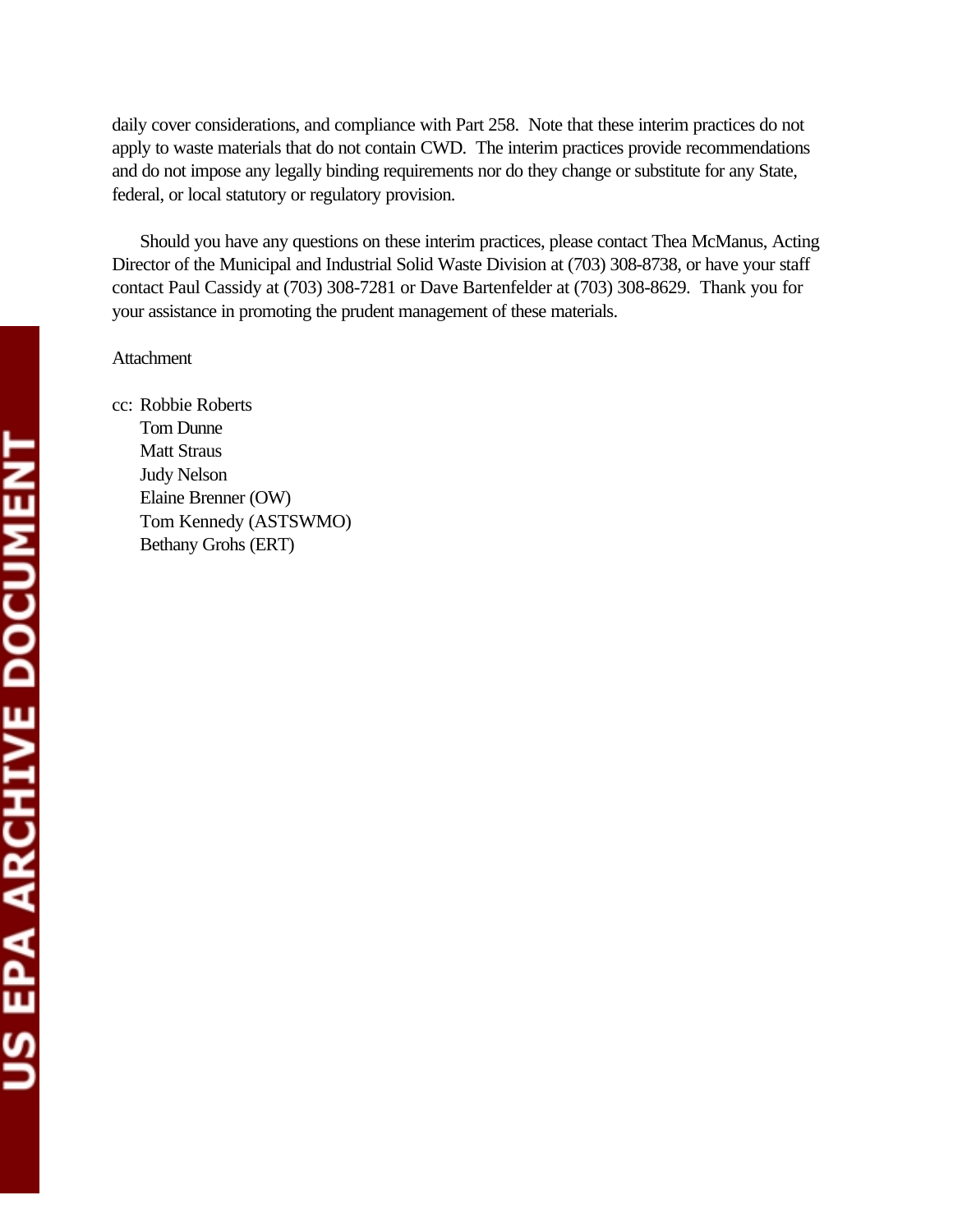### **Recommended Interim Practices for Disposal of Potentially Contaminated Chronic Wasting Disease Carcasses and Wastes**

(1) The municipal solid waste landfill should be 40 CFR Part 258 compliant and have no uncontrolled release from the receiving landfill disposal cell. A composite liner system and leachate collection system is preferable as it will allow for potential future leachate monitoring for prions when appropriate tests are developed. Leachate should be recirculated, where practical, within the animal carcass/contaminated waste disposal cell to remove potential issues associated with discharges to POTWs/Wastewater Treatment Facilities (WWTFs).

(2) A 20-foot base of municipal solid waste should be overlain by 12 inches of absorbent material. The absorbent material should be placed immediately prior to the disposal of the animal carcasses or other contaminated wastes.

(3) Carcasses should be splayed and placed on top of the absorbent material, not to exceed a two carcass-layer thickness. After placement of the carcasses or other contaminated wastes, lime, cement kiln dust, or other similar pH caustic should be added to fill the voids and to minimize fermentation. Immediately following placement of a carcass layer(s)/contaminated wastes, a minimum of 3 feet of municipal solid waste should be applied. At the end of the operating day, a minimum of 12 inches of earthen material should be applied for vector control. No alternative daily cover materials should be allowed.

(3a) As an alternative to (3), carcasses might be splayed and placed in a macro-vault. The macrovault sequencing should begin close to the final waste elevation to minimize failures due to waste overburden forces. A macro-vault may be created by placement of a geomembrane material in a roll-off box. The geomembrane covers the bottom and sides of the roll-off box. Carcasses or other contaminated wastes are placed within the box. Lime, cement kiln dust, or other similar pH caustic material should be added to the box to fill the voids and to minimize fermentation. The top of the roll-off box should be sealed, to prevent releases, by placement of a geomembrane cover material over the box. The macro-vault is then placed in the municipal solid waste landfill. At the end of the operating day, daily cover or alternative daily cover should be applied. Multiple macrovault layers (where used) should be aligned perpendicular to the underlying layer and the number of layers should be based on the supportive strength of the macro-vault.

(3b) As an alternative to (3) or (3a), carcasses might be splayed and disposed of in a geomembrane-lined trench within the municipal solid waste landfill. These carcasses and other contaminated wastes should be placed in the trench not to exceed a two carcass-layer thickness. After placement of the carcasses or other contaminated wastes, lime, cement kiln dust, or other similar pH caustic material should be added to fill the voids and to minimize fermentation. After filling the voids, the sides of the geomembrane should be overlapped a minimum of three feet to create a secure trench. After sealing the geomembrane or at the end of the operating day, daily cover or alternative daily cover should be applied.